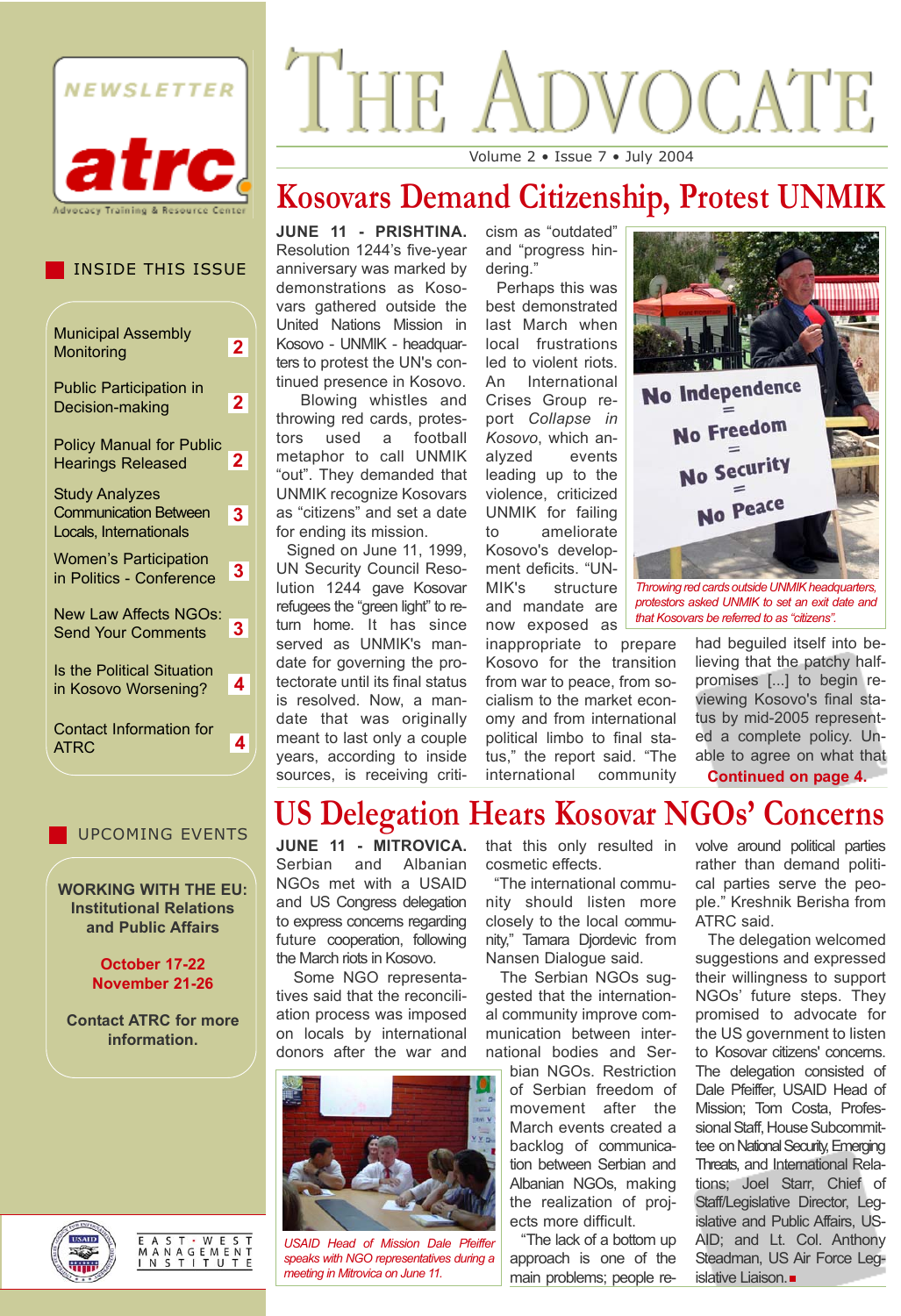Volume 2 • Issue 7 • Page 2



### **Policy Manual for Public Hearings Released**

**JUNE 17 - PRISHTINA.** To support the Assembly of Kosovo, the National Democratic Institute (NDI) and OSCE Mission in Kosovo published a Public Hearing Manual. The manual was designed for the staff and members of the Central and Municipal Assemblies. It is a practical guide for preparing and conducting parliamentary hearings, which are an important mechanism for information gathering, policy analysis and government supervision by parliamentary committees. The manual was published in English, Albanian and Serbian and can be downloaded from **www.osce.org/kosovo** under latest documents.

"One of our goals is to influence the assembly and decisionmaking. Public hearings can facilitate this process," ATRC Director Kreshnik Berisha said at the ATRC public discussion where the manual was presented.

"Public hearings are one of the assembly's duties," Patrick Cadle from NDI said. He described hearings as an important aspect in government transparency and informed citizenry. According to Cadle, hearings give experts an opportunity to consult and allow for ministers to speak publicly, on the record, regarding draft laws and other topics. Hearings also educate assembly members because few members have expertise in all subjects.

"Sometimes civil servants or politicians forget for whom the law is being drafted, so hearings give civil society a chance to contribute and link the law to reality." Ulrich Steinle from OSCE emphasized.

They encouraged participants to attend public hearings and to give specific suggestions in legislative language so their input will have greater impact.

The manual was prepared by Dr. Sherrie Wolf from NDI in cooperation with the Assembly Support Initiative (ASI).

# **Flaka Monitors Municipal Assembly in Lipjan**

**SEPT. 2003 - LIPJAN.** NGO "Flaka" started a project monitoring the Lipjan Municipal Assembly, specifically the Commission for Policy and Finances and the Department of Education.

Prior to initiating the project, they held meetings with elected officials and drafted monthly reports on officials' relations with their constituencies. The resulting report contained assembly meeting minutes for a period of four months, requests submitted by the citizens, newly adopted legislation and other relevant issues.

Flaka also organized an advocacy campaign in four villages where they lobbied for citizens' individual requests. "We were surprised by the

warm welcome and great

# **NGO Increases Public Participation in Decision-Making**

**PRIZREN.** Kosovar Group for Local and Regional Initiative (GKILR), an advocacy NGO, is advocating for referendums in Prizren municipality to be used as a mechanism for increasing public participation in decision-making. The project aims to engage citizens in political decision-making at the local level.

Initially GKILR representatives spoke informally with citizens regarding their knowledge on public participation. They also considered the involvement of informal community leaders (e.g. religious leaders), who may influence particular

groups of people. GKILR held trainings and seminars on raising awareness among public target groups such as youth, women and local politicians as viable stakeholders in public participation. In these seminars, they tried to elaborate on citizen participation, to identify the local administration's failures, to address citizens' problems and to consider the referendum as a solution.

Following this awareness campaign, citizens are expected to advocate for changing the municipality statute with the approval of the municipal assembly.

> The statute should include the following elements:

• to approve the law on obligatory referendum

to establish mechanisms for implementation of this idea

• to establish a special directures from students. They held a round table in March with municipality officials where they discussed students concerns and student needs for a reading space.

Flaka has organized discussions on public participation in projects and donations that are handled by the Municipality, including the manner in which donations are spent. ■

torate for the referendum "This is the first time that citizens have been offered a concrete mechanism to participate in decision-mak-

ing" Hajrullah Çeku said. GKILR is collaborating with its local partners: Vizioni 029, Center for Human Research GANI BOBI and other local NGOs in Prizren for the project's implementation. GANI BOBI will conduct research on citizen opinion and the level of support for the referendum idea. A survey will be done prior to and after the referendum. GANI BOBI will then monitor how much citizen opinions have changed during the project. The voting methods include online voting through the municipality's website and direct voting at the local district centers for those who are computer illiterate.

GKILR believe that the number of votes will indicate the citizen's interest in holding a referendum and



*GKILR facilitates one of their awareness-rais-* • to establish a its benefits. *ing discussions regarding referendums.*



cooperation shown by the

Dedushaj said.

public officials," Melihate

Flaka also provided trainings to educate the population on issues where advocacy is needed. The trainings aimed to make public officials more accountable to their constituencies. Flaka also advocated for a reading hall for Lipjan's students by collecting signa-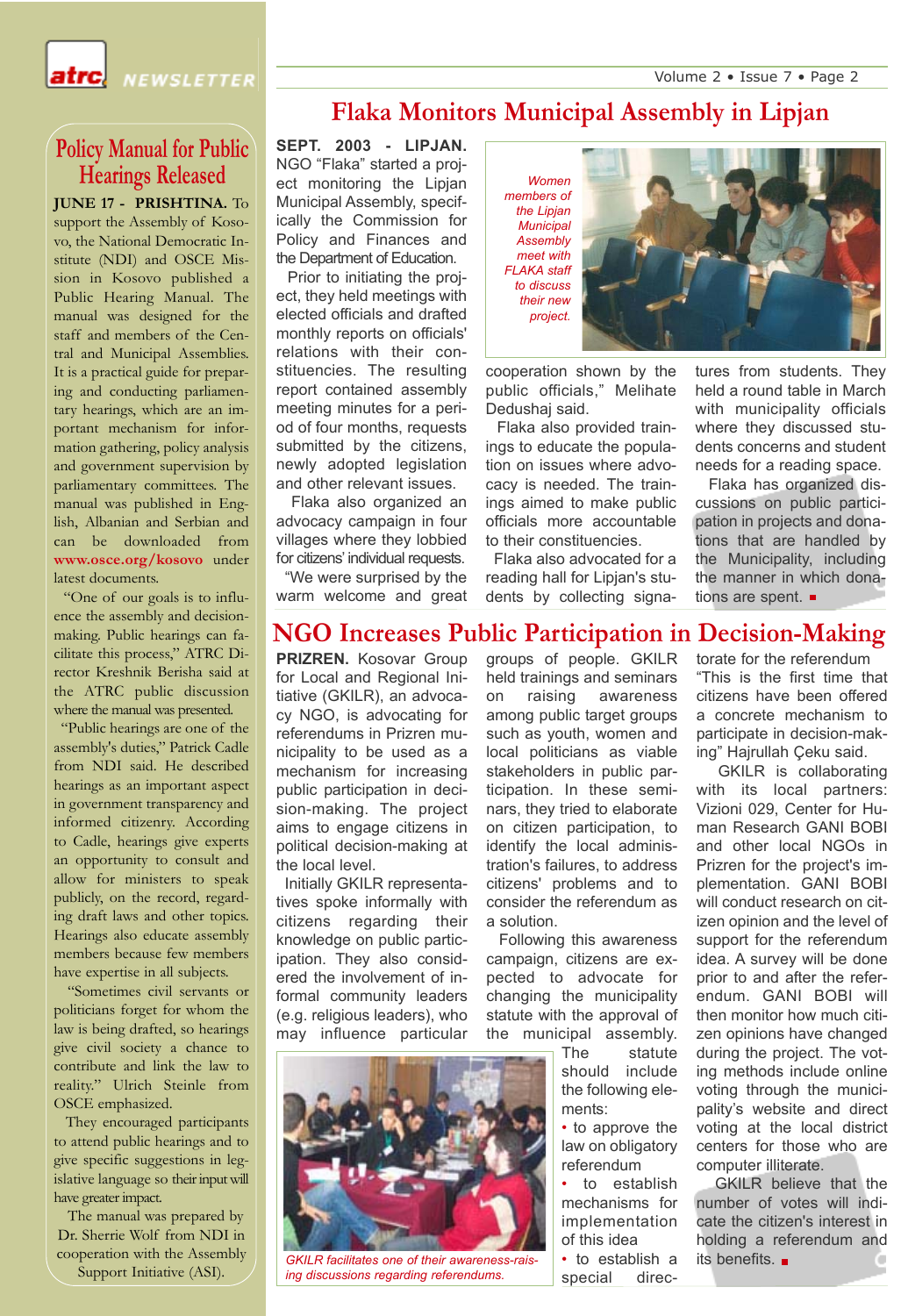Volume 2 • Issue 7 • Page 3



#### NEWSLETTER

#### **New Law Affects NGOs**

**JUNE 23 - PRISHTINA.** Nongovernmental Organizations (NGOs) gathered to review the new draft law for associations' rights, which the Kosovar Institute for NGO Law (IKDO) and the Prime Minister's Office are working to draft. The draft law will be designed based on NGOs' comments at three discussions held in Gjilan, Prizren and Prishtina.

"The legal framework for the registration and functioning of NGOs in Kosova approved by UNMIK four years ago is obsolete and does not meet the current requirements of this sector" one participant said.

Discussion participants mentioned that nepotism and financial support for political parties disrupt NGOs' activities most frequently.

"In 1999/2000 NGOs may have sympathized with political parties, but now some NGOs are very explicitly supporting political parties - openly or secretly," a NGO representative said.

"Just like natural persons have a right to support political parties, it is normal for legal entities to exercise a similar right" Kreshnik Berisha from ATRC said.

Proceedings for complaints in regard to financial misuse by NGOs will be reviewed in the future based on the law on administrative procedures, which will soon be adopted by UN-MIK, according to Gjulieta Mushkolaj from IKDO. In order to process these complaints a special judicial panel needs to be established, she said.

The new legal framework should ensure that citizens are better informed as to which NGOs are active, Amy Horton from the International Center for Not-for-Profit Law (ICNL) said.

An open debate with NGOs' suggestions and comments regarding the new law will continue via IKDO's e-mail address: **admin@ikdo.org**.

#### **Communication Problems Exist Between Locals, Internationals**

**JUNE 23 - PRISHTINA.** In their latest research, the Kosovar Documentation Institute (KODI), a policy analysis think tank, examined the communication gap between locals and the international community, particularly UNMIK.

KODI interviewed 90 local and international actors, including representatives from the Kosovar Government, UNMIK and civil society. They asked:

• Are there mechanisms for communication and cooperation between locals and internationals in Kosova?

• Does a dialogue among locals in Kosova exist, specifically between Albanians and minorities?

• How can we improve the quality of dialogue?

"Rhetoric of partnership, capacity building and empowerment provides a mask for a relationship of domination on one side and dependence on the other," one interviewee said.

KODI found that a strong atmosphere of blame exists throughout Kosova. In general, locals saw internationals as rude, colonial, and lacking understanding regarding Kosova's history and reality. On the other hand, internationals tended to view Kosovars as products of tribal structures, a socialist system not compatible with the modern world and, consequently, incapable of dealing with new democratic principles.

"As a result, we have a population that feels fully powerless," an interviewee said.

KODI representatives said that comments in interviews conducted before March 17 were similar to those conducted after. However, recent comments are stronger.

"There is no partnership between local and international structures," one inter-



viewee said.

A tense silence has returned following March 17 and 18. Yet fear still exists: if there are no changes, violence will reoccur. One of the violence's consequences was polarization of approaches pro and against different communities, KO-DI concluded.

KODI's project aimed to analyze various mechanisms, frameworks and processes for dialogue, consultation and participation to provide an analysis and constructive recommendations for addressing communication problems.

#### **Conference Addresses Women's Political Participation**

**June 18-19 - PRISHTINA.** International and local women activists and other interested parties gathered at the Grand Hotel to discuss "Women's Leadership - Strategies for Empowering Women in Political Decision-making".

The conference focused on four areas of women's participation in political decision-making: bringing more women into governmental decision-making; strengthening political parties; the role of NGOs and the media in promoting women's participation in decision-making; and mobilizing citizens and voters in support of women.

Their discussions resulted in a Women's Political Participation in Kosova Plan of Action, which includes concrete conclusions and recommendations that the Kosova Women's Lobby, political parties, parliament, and women's NGOs can use in their efforts to involve more women in all levels of political decisionmaking.

Kosova's general elections will take place in au-

tumn 2004. While women currently make up 30% of the Kosovar Members of Parliament, very few women have an influential role in politics, especially in political parties.

The conference targeted political party leaders, government officials, Kosovar women's NGOs, the media and donors who are engaged in or support programs that work towards increasing women's participation in Kosovar political decision-making.



*Women finalize their recommendations during the working groups.*

Conference speakers included leading politicians, women's NGO representatives and journalists from Kosova, the United States, Germany, the United Kingdom, Croatia, Bulgaria, Greece and Albania.

STAR Network of World Learning/Kosova; United States National Democratic Institute, and Kosova Women's Lobby organized the conference, and it was co-financed by UNIFEM, the Swiss Cooperation Office and Fridrich Ebert Stiftung. ■